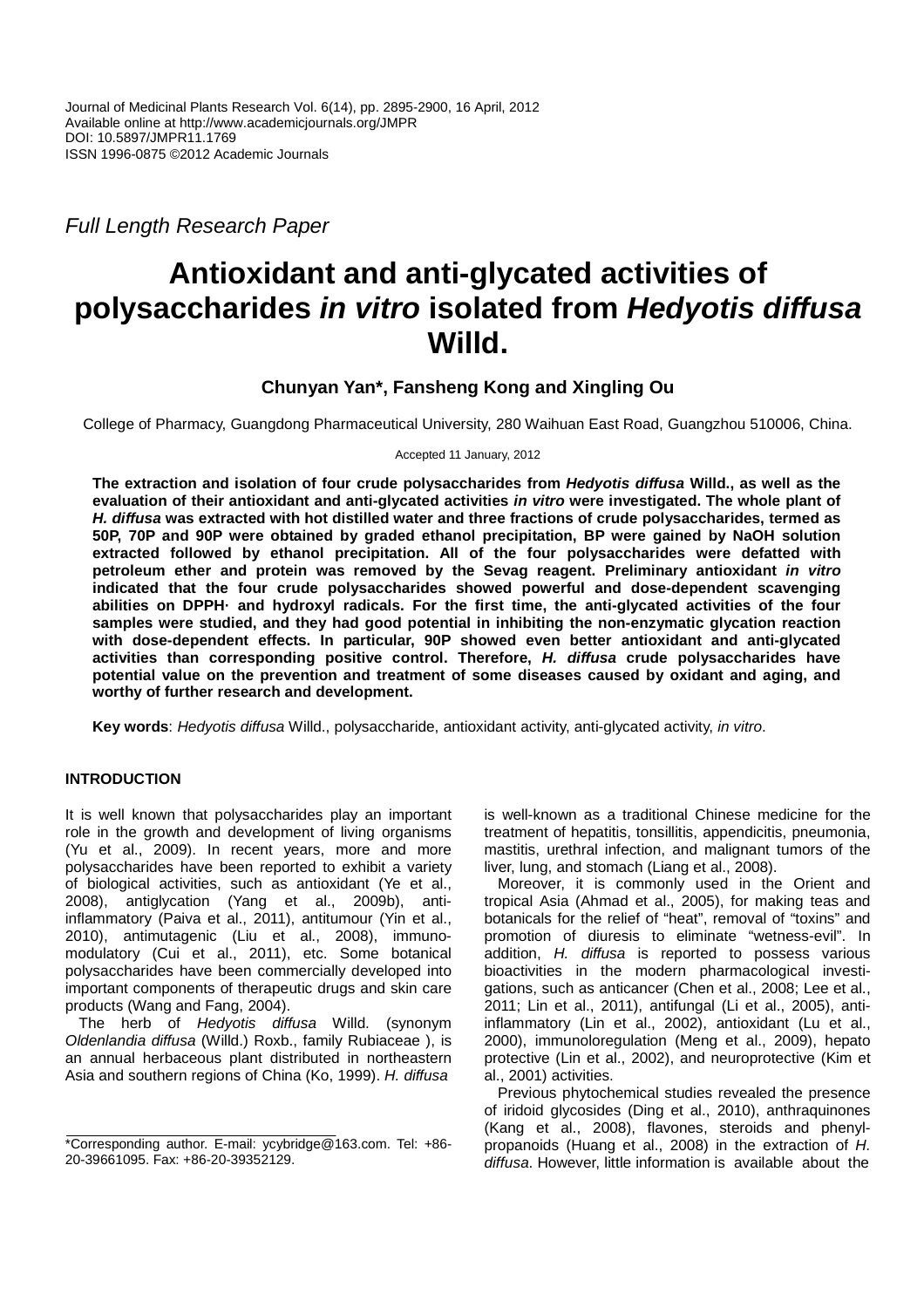polysaccharide from H. diffusa and its pharmacological activity. Therefore, the aim of present study is to isolate the polysaccharides from H. diffusa and evaluate the antioxidant and anti-glycated activities in vitro.

#### **MATERIALS AND METHODS**

#### **Plant materials and reagents**

The herb of H. diffusa was purchased from Lvbaicao drugstore in Guangzhou, Guangdong province of China. DPPH· and Sodium azide were purchased from Sigma-Aldrich (St. Louis, USA). Vitamin C and Bovine Serum Albumin (BSA) were bought from the Puboxin Biotechnology Co., Ltd. (Beijing, China). Glucose, phenol and sulphuric acid were obtained from the Guangzhou Reagent Co. (Guangzhou, China). All reagents used in this study were of analytical grade.

#### **Preparation of the crude polysaccharide**

Preparation of crude polysaccharide was carried out according to the method of Yin et al. (2010) with some modifications. The whole herb of H. diffusa (4000 g) was extracted three times with hot double-distilled water (85 to 90°C) for 3 h each time . The combined aqueous extracts were filtered and concentrated under reduced pressure, and three fractions of crude polysaccharides, termed as 50p, 70p and 90 p, were obtained by graded ethanol precipitation, at final concentration of 50, 70 and 90% of ethanol, respectively.

The residues were further extracted with 0.3 mol/l NaOH three times at room temperature, then, the alkaline extracts were filtered, combined, adjusted to pH 7 with diluted HCl and concentrated under reduced pressure. The aqueous fraction was precipitated with 70% ethanol for 24 h at 4ºC. The precipitate was collected, named as Bp. All of the four fractions of polysaccharides, 50p, 70p, 90p and Bp, were deproteinated by the Sevag reagent (Navarini et al., 1999), defatted with petroleum ether and dialyzed against distilled water for 48 h to remove low molecular weight materials (exclusion limit 3.5 kDa), respectively. Then, the polysaccharides were lyophilized to obtain four crude polysaccharides, termed as 50p, 70p, 90P and BP.

The content of polysaccharides was determined by the phenolsulphuric acid method (Xie et al., 2010) with D-glucose as standard at 490 nm, wherein glucose was prepared in a series of concentrations to make a standard curve for the polysaccharide calculation. Protein content was estimated by the Lowry method, with bovine serum albumin as standard (Lowry et al., 1951).

#### **Assay for antioxidant activity**

#### **Hydroxyl radical scavenging assay**

The hydroxyl radical scavenging assay was measured by the method of Sun et al. (2010) with a minor modification. Samples were dissolved in distilled water at 0.5, 1, 1.5, 2.0, 2.5, 3.0, 3.5, 4.0, 6.0, 8.0 or 10.0 mg/ml. The sample solution (0.5 ml) was mixed with 4.0 ml of reaction buffer [1.0 ml of 50 mM phosphate buffer (pH 7.4) and 0.75 ml of 50 mM phenanthroline, 0.5 ml of 7.5 mM ferrous sulfate and 1.75 ml of ultra-pure water], then, 0.5 ml of 0.1%  $H_2O_2$ was then added to the reaction solution. The reaction solution was incubated for 60 min at 37ºC. The absorbance of the mixture was measured at 536 nm. The inhibition percentage of hydroxyl radical was calculated using the following formula:

Scavenging% =(Asample-Anegative control)/(Ablank-Anegative control) × 100%

Here, ultra-pure water (1.0 ml) plus sample solution (0.1 ml) was used as a blank,  $0.5$  ml of ultra-pure water plus  $0.1\%$  H<sub>2</sub>O<sub>2</sub> ( $0.5$  ml) was experimented as a negative control, and 0.5 ml of ascorbic acid plus  $0.1\%$  H<sub>2</sub>O<sub>2</sub> (0.5 ml) was tested as a positive control.

#### **DPPH· radicals scavenging assay**

The free radical-scavenging activity of the four polysaccharides were measured by the 1,1-diphenyl-2-picryl-hydrazyl (DPPH·) test, according to the method of Xie et al. (2010), with some modifications. The 0.1 mM solution of DPPH· in ethanol was prepared daily before UV measurements. 2 ml of various concentrations (25, 50, 75, 100, 150, 200 and 250 µg/ml) of the crude polysaccharides in ultra-pure water were thoroughly mixed with 2 ml of freshly prepared DPPH·. The mixture was shaken vigorously and allowed to stand for 30 min in the dark, and the absorbance was then measured at 517 nm against a blank with an ultraviolet-visible spectrophotometer.

Lower absorbance of the reaction mixture indicated higher free radical-scavenging activity, which was analyzed from the graph plotted of inhibition percentage against compound concentration. Ascorbic acid was used as positive controls. The ability to scavenge the free radical, DPPH· in percent (I%) was calculated using the following equation:

 $I% = [A_0-(A_2-A_1)]/A_0 \times 100%$ 

Where  $A_0$  is the absorbance of the incubated DPPH $\cdot$  solution without addition of the sample or positive controls,  $A_1$  is the absorbance of the sample without DPPH $\cdot$  solution and  $A_2$  is the absorbance of the incubation mixture containing both the test sample and DPPH- solution.

#### **Assay of anti-glycated activity**

The anti-glycated activity was determined by the method of Yang et al. (2009a). A stock solution of 2% (w/w) bovine serum albumin, 1 M glucose and 0.05% (w/w) sodium azide in pH 7.4 phosphate buffer was prepared. Polysaccharide was dissolved in the stock solution to concentration of 0.1, 0.3 and 0.5 mg/ml, respectively. The negative control was free of polysaccharide.

Bacteria were removed by membrane filtration with a pore size of 0.22 µm. Solutions were held in a 15 ml centrifuge tube and incubated in dark at 37ºC for 3 weeks. The content of advanced glycated end products was determined at excitation wavelength of 370 nm and emission wavelength of 450 nm by fluorospectrophotometric method. The percentage of anti-glycated activity (G%) was calculated as

 $G% = (A_{control} - A_{sample}) / A_{sample} \times 100\%$ 

Where A<sub>control</sub> represents the fluorescent determination of negative control, and Asample represents the fluorescent determination of sample.

## **Statistical analysis**

All antioxidant and anti-glycated activities processes were carried out in triplicate. Data were statistically analyzed using the SPSS. Each value was expressed as mean  $\pm$  standard deviation (n = 3).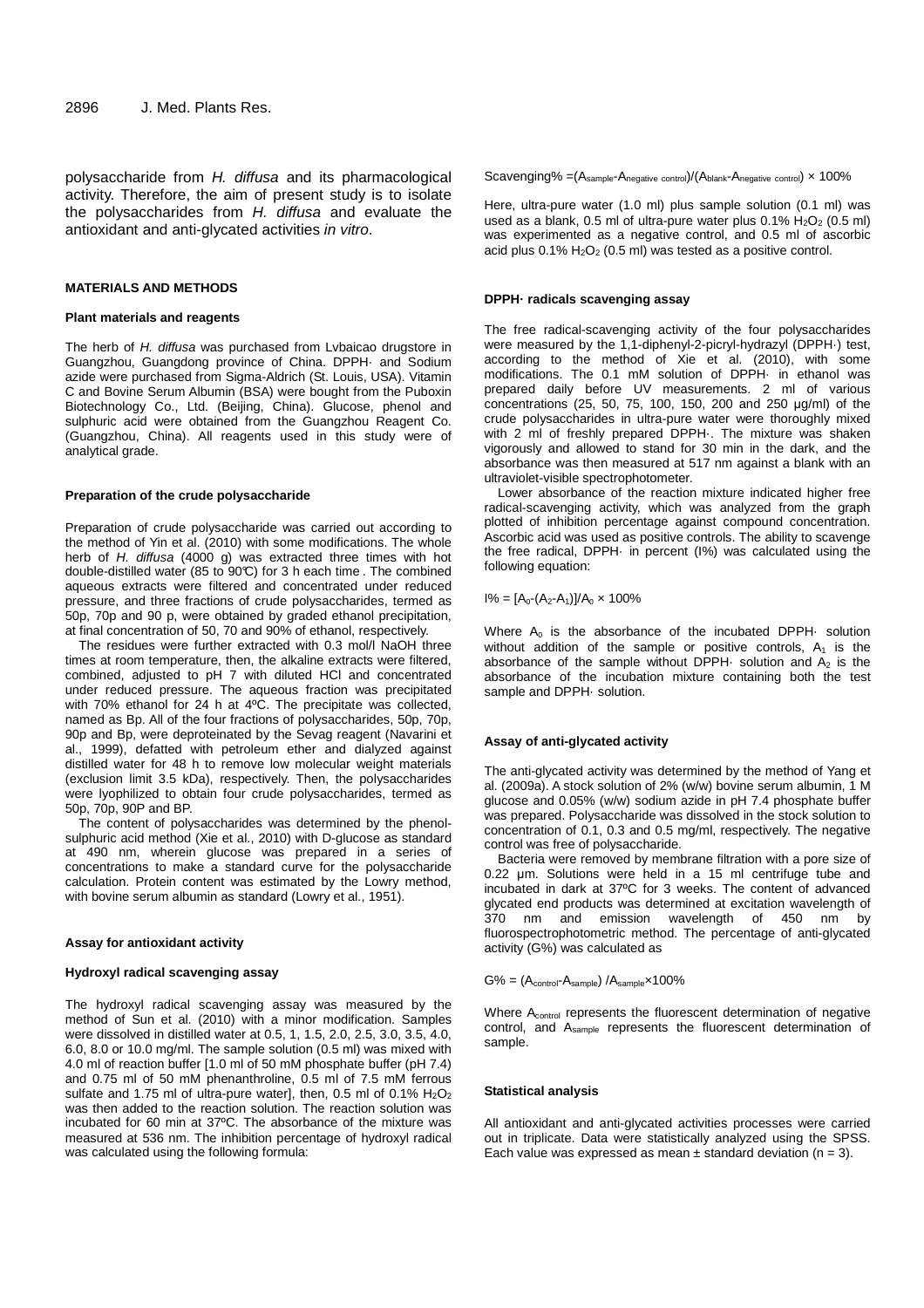

**Figure 1.** Scavenging effects of 50P, 70P, 90P, BP and vitamin C on hydroxyl radical. Each sample was assayed in triplicate for each concentration. Yan et al. (2009).

## **RESULTS AND DISCUSSION**

## **Isolation of crude polysaccharide**

Four crude polysaccharides, 50, 70, 90P and BP, were obtained from H. diffusa by water/alkaline extraction followed by ethanol precipitation, with yields of 3.7, 2.2, 1.5 and 0.5%, respectively. The total extracted rate of the polysaccharide was 7.9%.

## **Assay for antioxidant activity**

## **Hydroxyl radical scavenging assay**

Hydroxyl radicals can easily cross cell membranes, can readily react with most biomolecules including carbohydrates, proteins, lipids, and DNA in cells, and cause tissue damage or cell death. Thus, removing hydroxyl radicals is important for the protection of living systems (Sun et al., 2010). The results of hydroxyl radical scavenging powers of the four crude polysaccharides, 50P, 70P, 90P and BP, were given in Figure 1.

As is illustrated in the figure, all samples exhibited some scavenging activity in a dose-dependent manner. The comparison standard vitamin C showed valuable high radical scavenging activity at the low dose (<1.5 mg/ml). The four crude polysaccharides exhibited stronger scavenging effect at the higher dose. The scavenging effects of 50P, 70P, 90P and BP at the dose of 0.125 to 10.0 mg/ml were 0.82 to 82.8, 4.6 to 82.1, 2.0 to 95.8 and 3.1 to 72.5%, respectively, and that of vitamin C was about 7.0 to 73.8%.

This result proved that polysaccharides from H. diffusa had significant effects on scavenging hydroxyl radicals, and 50P and 90 P were more pronounced than vitamin C at higher dose.

## **DPPH· radicals scavenging assay**

The model of scavenging the stable DPPH· radical is a widely used method for evaluating the free radicalscavenging ability of various antioxidants (Luo, 2011; Sun, 2010; Xie, 2010; Ye, 2008). The method is based on the reduction of DPPH· radical in Ethanol solution at 517 nm in the presence of a hydrogen donating antioxidant, due to the formation of the non-radical form DPPH-H by the reaction. It can accommodate many samples in a short period and is sensitive enough to detect active ingredients at low concentrations (Xie et al., 2010).

Herein the previous-mentioned model was used to determine inhibitory activities of the water-soluble polysaccharide on DPPH· radicals. Figure 2 depicts the DPPH·-scavenging power of four crude polysaccharides and vitamin C. Obviously, the scavenging effects of polysaccharides were increased with increasing concentrations. At concentrations of 0.1 to 1.0 mg/ml, the scavenging abilities of the 50, 70, 90P and BP on DPPH· radicals were in the range of 12.0 to 72.2, 19.5 to 91.8, 30.8 to 92.0 and 4.6 to 29.0%, respectively.

At the concentration of 1.0 mg/ml, 70 and 90P were observed to possess strong DPPH· radical scavenging effects, with value of around 91.8 and 92.0%, and scavenging effects of ascorbic acid and 50P were 97.9 and 72.2%, respectively.

These results indicate that 70 and 90 P have noticeable effect on scavenging DPPH· radicals, especially at high concentration. However, the radical scavenging activity of 50 P was lower than that of vitamin C used in this study.

### **Assay of anti-glycated activity**

Protein glycation plays an important role in the development of diabetic vascular complications in vivo. Schiff alkali and Amadori products are formed in the initial stage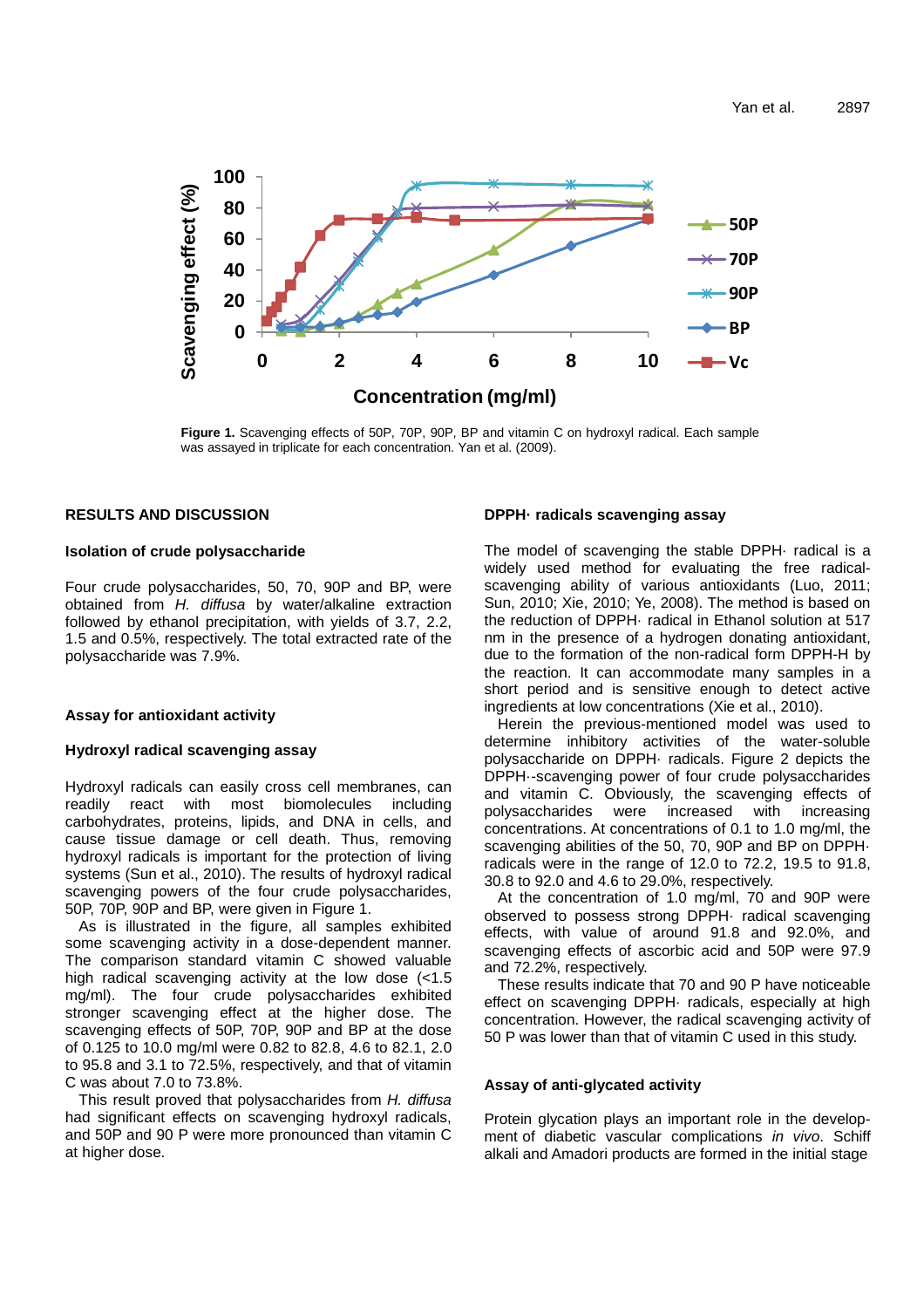

**Figure 2**. Scavenging effects of 50P, 70P, 90P, BP and vitamin C on DPPH· radical. Each sample was assayed in triplicate for each concentration.



**Figure 3**. Anti-glycated activities of four polysaccharides from H. diffusa during different incubation periods. Each sample was assayed in triplicate for each concentration. 0.1-F: the anti-glycated activity at 0.1mg/ml at the first week. 0.3- F: the anti-glycated activity at 0.3 mg/ml at the first week. 0.5- F: the anti-glycated activity at 0.5 mg/ml at the first week. 0.1-S: the anti-glycated activity at 0.1 mg/ml at the second week. 0.3- S: the anti-glycated activity at 0.3mg/ml at the second week. 0.5- S: the anti-glycated activity at 0.5 mg/ml at the second week. 0.1-T: the anti-glycated activity at 0.1 mg/ml at the third week. 0.3- T: the anti-glycated activity at 0.3mg/ml at the third week. 0.5- T: the anti-glycated activity at 0.5 mg/ml at the third week.

of non-enzymatical reaction between protein and glucose, which are transformed into irreversible advanced glycation end products after oxidation, rearrangement and crosslinking (Metz et al., 2003). Therefore, inhibiting the formation of advanced glycation end products will be beneficial to human health.

In this work, three concentrations (0.1, 0.3 and 0.5 mg/ml) were used to evaluate the inhibition effect of four polysaccharides on the formation of advanced glycated end products. The results are present in Figure 3. There were positive correlation between the anti-glycated activities of 50P, 70P, 90P and BP and its acting concentrations. At the first week, significant anti-glycated activities were observed for four samples. The G % of 70P and 90P were above 50% at the concentrations of 0.1 mg/ml, significantly higher than those of 50 P, BP and aminoguanidine (Yang et al., 2009a).

The anti-glycated activities of samples at the second week were higher than those at the first week. When a concentration of 0.5 mg/ml was used, the G % of 70 and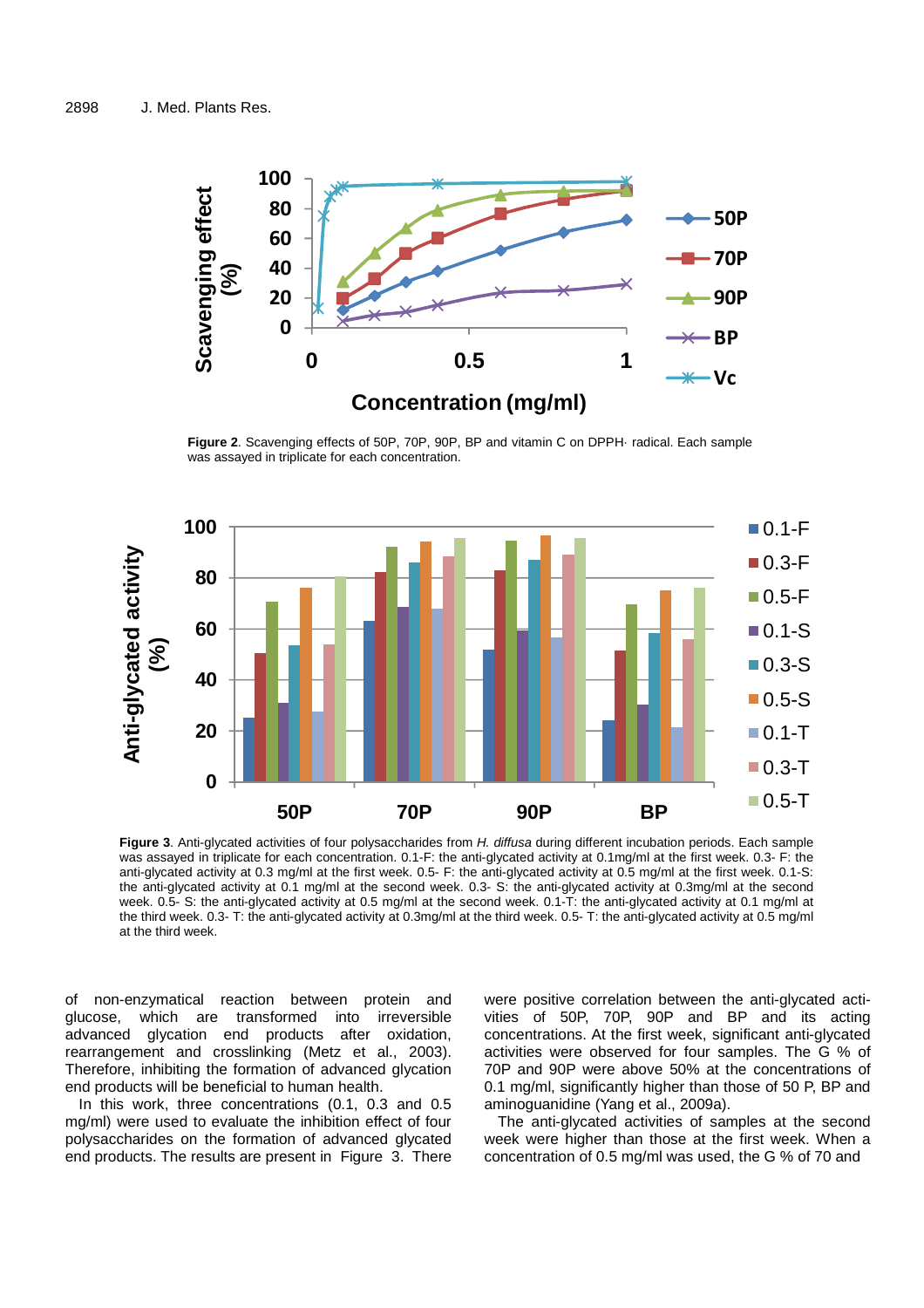9P were 94.2 and 96.8% at the second week, much higher than those of 5P, BP and aminoguanidine.

However, there were little changes of G % between the second week and the third week. Aminoguanidine has been used clinically as a glycation inhibitor, and as positive control in vitro in anti-glycated assay, which exhibited activity of less than 5% at the first week, and 60% at 0.1 mg/ml, 80.6% at 0.5 mg/ml on the second week (Yang et al., 2009a). The previous data showed that 70P and 90 P had higher anti-glycated activity than aminoguanidine under the experimental conditions.

## **Conclusion**

In the present study, four polysaccharides (50P, 70P, 90 P and BP) were isolated from H. diffusa by water/alkaline extraction and ethanol precipitation. Hydroxyl radical scavenging activities in vitro indicated that the four crude polysaccharides exhibited strong scavenging effect at the high dose, in which 50P and 90P were more significant than vitamin C at higher dose. DPPH· radicals scavenging assay showed that the scavenging effects of four polysaccharides were increased with increasing concentrations, and 70P and 90 P have noticeable effect at high concentration, which closed to the positive control (vitamin C). However, 50P was lower than that of vitamin C.

In this work, we also firstly studied the anti-glycated activity in vitro of the polysaccharides from H. diffusa. The four polysaccharides had good and stable anti-glycated activity, and there were positive correlation between the activities and their acting concentrations. Moreover, the anti-glycated activities of 70P and 90P were much higher than those of 50 P, BP and aminoguanidine within three weeks. All the experimental results of activities showed that 90P had the most powerful antioxidant and antiglycated activities in vitro among the four polysaccharides.

However, the antioxidant and anti-glycation mechanism of 90P is still not clear. At present, the exact structure of 90P and the relationship between structure and activities are in progress.

#### **ACKNOWLEDGEMENT**

This research work was financially supported by National Natural Science Foundation of China (No. 81102779) and Guangdong Medical Research Foundation of Science and Technology (No.B2011151).

#### **REFERENCES**

Ahmad R, Ali AM, Israf DA, Ismail NH, Shaari K, Lajis NH (2005). Antioxidant, radical-scavenging, anti-inflammatory, cytotoxic and antibacterial activities of methanolic extracts of some Hedyotis species. Life Sci., 76: 1953-1964.

- Chen XH, Gao RL, Qian XD, Wang X, Tan PL, Yin LM, Zhou YH (2008). Inhibition effect of hedyotis diffusa wild injection on HL-60 cells and its mechanism. J. Exp. Hematol., 16: 1035-1038.
- Cui HL, Chen Y, Wang SS, Kai GQ, Fang YM (2011). Isolation, partial characterisation and immunomodulatory activities of polysaccharide from Morchella esculenta. J. Sci. Food Agric., 91: 2180-2185.
- Ding B, Ma WW, Dai Y, Gao H, Yue Y, Tao Y, Zhong Y, Yao XS (2010). Biologically active iridoids from Hedyotis diffusa. Helv. Chim. Acta, 93: 2488-2494.
- Huang WH, Li YB, Jiang JQ (2008). Chemical constituents from Hedyotis diffusa. J. Chin. Mat. Med., 33: 524-526.
- Kang XD, Li X, Zhao CC, Mao Y (2008). Two new anthraquinones from Hedyotis diffusa W. J Asian Nat. Prod. Res., 10: 193-197.
- Y, Park EJ, Kim J, Kim YB, Kim SR, Kim YC (2001). Neuroprotective constituents from Hedyotis diffusa. J. Nat. Prod., 64: 75-78.
- Ko WC (1999). Flora Republicae Popularis Sinicae. Sci. Press, Beijing, 71: 75-76.
- Lee HZ, Bau DT, Kuo CL, Tsai RY, Chen YC, Chang YH (2011). Clarification of the phenotypic characteristics and anti-tumor activity of Hedyotis diffusa. Am. J. Chin. Med., 39: 201-213.
- Li HY, Qing C, Zhang YL, Zhao ZW (2005). Screening for endophytic fungi with antitumour and antifungal activities from Chinese medicinal plants. World J. Microb. Biot., 21: 1515-1519.
- Liang Z, He M, Fong W, Jiang Z, Zhao Z (2008). A comparable, chemical and pharmacological analysis of the traditional Chinese medicinal herbs Oldenlandia diffusa and O.corymbosa and a new valuation of their biological potential. Phytomedicine, 15: 259-267.
- Lin CC, Kuo CL, Lee MH, Hsu SC, Huang AC, Tang NY, Lin JP, Yang JS, Lu CC, Chiang JH, Chueh FS, Chung JG (2011). Extract of Hedyotis diffusa Willd influences murine leukemia WEHI-3 cells in vivo as well as promoting T- and B-cell proliferation in leukemic mice. In Vivo, 25: 633-640.
- Lin CC, Ng LT, Yang JJ, Hsu YF (2002). Anti-inflammatory and hepatoprotective activity of Peh-Hue-Juwa-Chi-Cao in male rats. Am. J. Chin. Med., 30: 225-234.
- Liu C, Li X, Li Y, Feng Y, Zhou S, Wang F (2008). Structural characterisation and antimutagenic activity of a novel polysaccharide isolated from Sepiella maindroni ink. Food Chem., 110: 807-813.
- Lowry OH, Rosebrough NJ, Farr AL, Randall RJ (1951). Protein measurement with the Folin-Phenol reagents. J Biol. Chem., 193: 265-275.
- Lu CM, Yang JJ, Wang PY, Lin CC (2000). A new acylated flavonol glycoside and antioxidant effects of Hedyotis diffusa. Planta Med., 66: 374-376.
- Luo AX, Fan YJ, Luo AS (2011). In vitro free radicals scavenging activities of polysaccharide from Polygonum Multiflorum Thunb. J. Med. Plants Res., 5: 966-972.
- Meng Q, Hanrahan J, Ahmed I, Roubin R (2009). Hedyotis Diffusa: anticancer and immunomodulating activities. Basic Clin. Pharmacol. Toxicol., 105: 110-110.
- Metz TO, Alderson NL, Thorpe SR (2003). Pyridoxamine, an inhibitor of advanced glycation and lipoxidation reactions: a novel therapy for treatment of diabetic complications. Arch. Biochem. Biophys., 419: 41–49.
- Navarini L, Gilli R, Gombac V, Abatangelo A, Bosco M, Toffanin R (1999). Polysaccharides from hot water extracts of roasted coffea arabica beans: isolation and characterization. Carbohyd. Polym., 40: 71–81.
- Paiva AAO, Castro AJG, Nascimento MS, Will LSEP, Santos ND, Araujo RM, Xavier CAC, Rocha FA, Leite EL (2011). Antioxidant and antiinflammatory effect of polysaccharides from Lobophora variegata on zymosan-induced arthritis in rats. Int. Immunopharm., 11: 1241-1250.
- Sun ZW, Zhang LX, Zhang B, Niu TG (2010). Structural characterisation and antioxidant properties of polysaccharides from the fruiting bodies of Russula virescens. Food Chem., 118: 675-680.
- Wang QJ, Fang YZ (2004). Analysis of sugars in traditional Chinese drugs. J Chromatogr. B, 812: 309-324.
- Xie JH, Xie MY, Nie SP, Shen MY, Wang YX, Li C (2010). Isolation, chemical composition and antioxidant activities of a water-soluble polysaccharide from Cyclocarya paliurus (Batal.) Iljinskaja. Food Chem., 119: 1626-1632